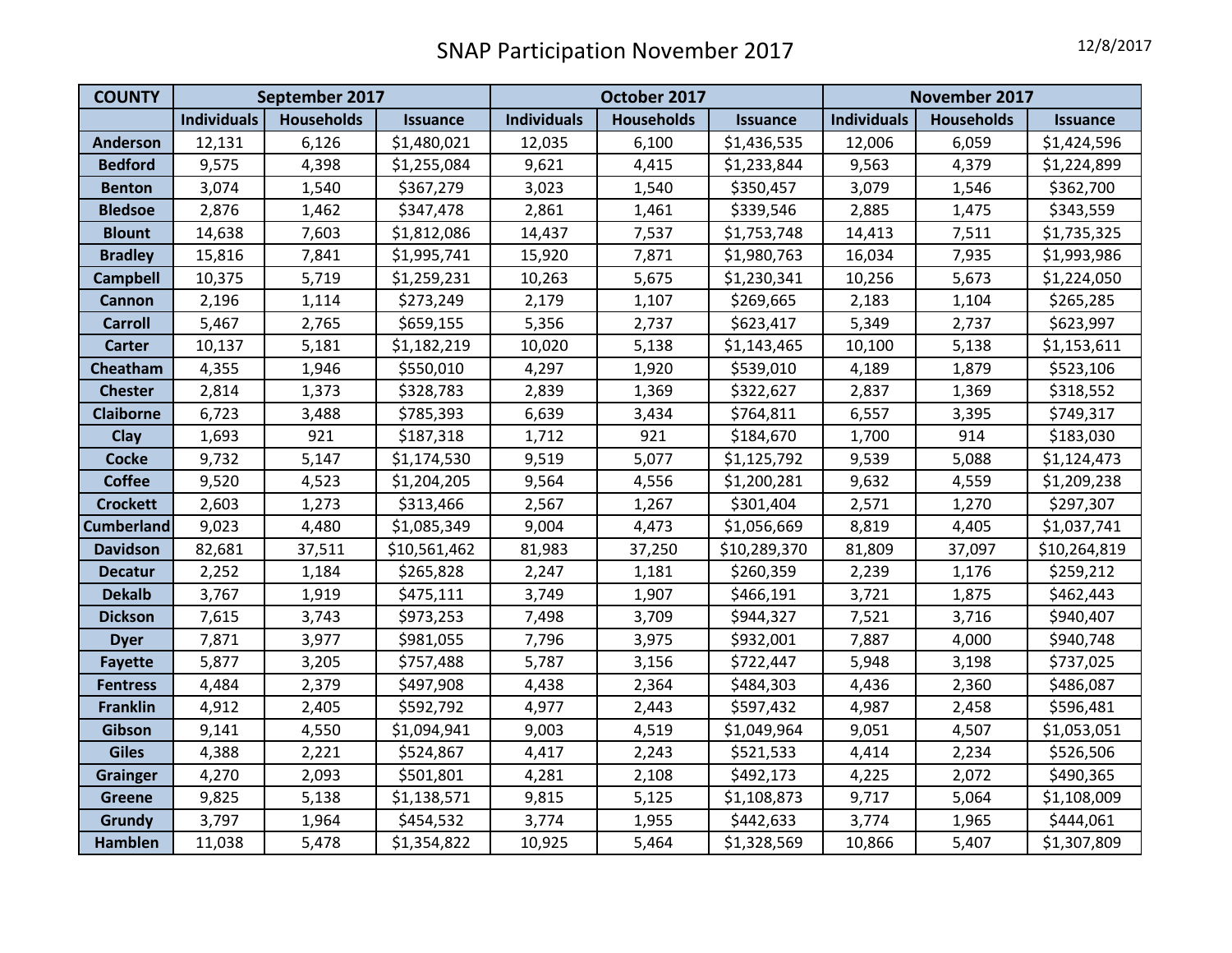|                   | September 2017     |                   |                 | October 2017       |                   |                 | October 2017       |                   |                 |
|-------------------|--------------------|-------------------|-----------------|--------------------|-------------------|-----------------|--------------------|-------------------|-----------------|
| <b>COUNTY</b>     | <b>Individuals</b> | <b>Households</b> | <b>Issuance</b> | <b>Individuals</b> | <b>Households</b> | <b>Issuance</b> | <b>Individuals</b> | <b>Households</b> | <b>Issuance</b> |
| <b>Hamilton</b>   | 50,419             | 26,034            | \$6,606,762     | 50,321             | 26,041            | \$6,491,585     | 50,212             | 26,015            | \$6,467,320     |
| <b>Hancock</b>    | 2,493              | 1,325             | \$289,861       | 2,473              | 1,317             | \$283,541       | 2,467              | 1,324             | \$284,183       |
| Hardeman          | 5,243              | 2,729             | \$639,149       | 5,081              | 2,667             | \$605,940       | 5,189              | 2,713             | \$613,722       |
| <b>Hardin</b>     | 5,666              | 2,999             | \$670,984       | 5,654              | 3,025             | \$661,327       | 5,620              | 2,981             | \$656,928       |
| <b>Hawkins</b>    | 10,706             | 5,299             | \$1,248,909     | 10,601             | 5,295             | \$1,229,951     | 10,630             | 5,273             | \$1,232,188     |
| Haywood           | 4,549              | 2,483             | \$557,914       | 4,500              | 2,462             | \$530,238       | 4,531              | 2,484             | \$543,148       |
| Henderson         | 5,564              | 2,875             | \$658,665       | 5,525              | 2,866             | \$645,147       | 5,515              | 2,863             | \$651,738       |
| <b>Henry</b>      | 6,473              | 3,229             | \$779,092       | 6,529              | 3,240             | \$772,021       | 6,448              | 3,201             | \$761,018       |
| <b>Hickman</b>    | 4,680              | 2,255             | \$582,089       | 4,676              | 2,258             | \$567,084       | 4,609              | 2,213             | \$557,871       |
| <b>Houston</b>    | 1,409              | 665               | \$166,432       | 1,424              | 670               | \$170,020       | 1,360              | 653               | \$161,863       |
| <b>Humphreys</b>  | 2,934              | 1,372             | \$355,939       | 2,935              | 1,369             | \$351,552       | 2,892              | 1,348             | \$345,897       |
| <b>Jackson</b>    | 2,321              | 1,260             | \$269,693       | 2,347              | 1,281             | \$272,768       | 2,260              | 1,245             | \$260,935       |
| Jefferson         | 8,163              | 3,986             | \$959,923       | 8,147              | 3,951             | \$940,672       | 8,065              | 3,913             | \$932,469       |
| Johnson           | 3,658              | 2,069             | \$427,582       | 3,648              | 2,076             | \$421,155       | 3,648              | 2,065             | \$423,457       |
| <b>Knox</b>       | 51,151             | 25,454            | \$6,243,814     | 50,885             | 25,391            | \$6,126,421     | 50,854             | 25,314            | \$6,097,690     |
| Lake              | 1,938              | 1,066             | \$239,204       | 1,933              | 1,063             | \$235,317       | 1,909              | 1,059             | \$230,843       |
| Lauderdale        | 6,201              | 3,143             | \$787,546       | 6,097              | 3,106             | \$740,711       | 6,145              | 3,123             | \$740,688       |
| Lawrence          | 6,867              | 3,370             | \$804,410       | 6,863              | 3,346             | \$792,104       | 6,875              | 3,334             | \$793,654       |
| <b>Lewis</b>      | 2,014              | 1,044             | \$236,883       | 2,004              | 1,029             | \$234,052       | 2,017              | 1,042             | \$236,539       |
| Lincoln           | 4,851              | 2,299             | \$566,123       | 4,861              | 2,296             | \$563,942       | 4,908              | 2,310             | \$574,325       |
| Loudon            | 5,297              | 2,505             | \$647,628       | 5,270              | 2,503             | \$626,687       | 5,286              | 2,507             | \$634,934       |
| <b>Macon</b>      | 5,344              | 2,521             | \$655,391       | 5,332              | 2,497             | \$641,997       | 5,199              | 2,437             | \$622,121       |
| <b>Madison</b>    | 16,846             | 8,445             | \$2,139,417     | 16,974             | 8,543             | \$2,084,995     | 17,402             | 8,714             | \$2,122,947     |
| <b>Marion</b>     | 5,232              | 2,662             | \$660,366       | 5,293              | 2,663             | \$659,662       | 5,328              | 2,687             | \$672,531       |
| <b>Marshall</b>   | 4,331              | 2,009             | \$520,545       | 4,334              | 2,003             | \$511,655       | 4,376              | 2,026             | \$519,363       |
| <b>Maury</b>      | 10,961             | 5,315             | \$1,369,351     | 10,921             | 5,290             | \$1,335,452     | 10,698             | 5,168             | \$1,307,433     |
| <b>Meigs</b>      | 2,622              | 1,315             | \$327,144       | 2,644              | 1,323             | \$328,489       | 2,609              | 1,303             | \$325,340       |
| <b>Monroe</b>     | 8,603              | 4,194             | \$1,016,380     | 8,497              | 4,173             | \$989,578       | 8,525              | 4,167             | \$980,217       |
| <b>Montgomery</b> | 23,727             | 10,739            | \$3,030,585     | 23,841             | 10,808            | \$3,008,399     | 24,029             | 10,906            | \$3,012,022     |
| <b>Moore</b>      | 535                | 238               | \$59,010        | 538                | 243               | \$56,433        | 536                | 247               | \$56,667        |
| <b>Morgan</b>     | 4,388              | 2,178             | \$534,327       | 4,329              | 2,137             | \$517,104       | 4,345              | 2,144             | \$516,345       |
| <b>McMinn</b>     | 9,089              | 4,520             | \$1,138,781     | 9,021              | 4,467             | \$1,102,463     | 9,106              | 4,528             | \$1,121,028     |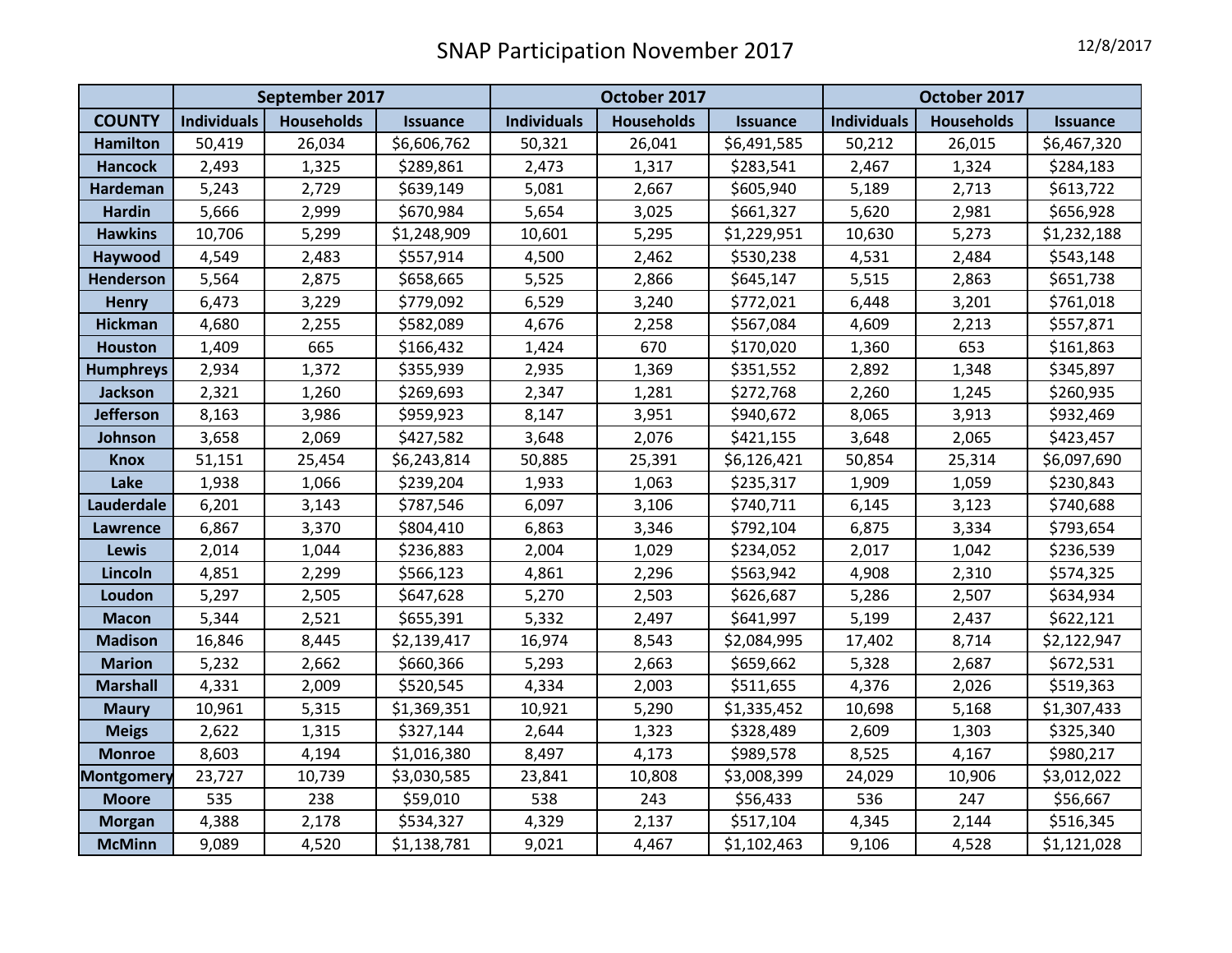| <b>COUNTY</b>     | September 2017     |                   |                 | October 2017       |                   |                 | October 2017       |                   |                 |
|-------------------|--------------------|-------------------|-----------------|--------------------|-------------------|-----------------|--------------------|-------------------|-----------------|
|                   | <b>Individuals</b> | <b>Households</b> | <b>Issuance</b> | <b>Individuals</b> | <b>Households</b> | <b>Issuance</b> | <b>Individuals</b> | <b>Households</b> | <b>Issuance</b> |
| <b>McNairy</b>    | 5,402              | 2,835             | \$631,213       | 5,301              | 2,776             | \$601,135       | 5,203              | 2,740             | \$588,853       |
| <b>Obion</b>      | 6,158              | 3,141             | \$754,303       | 5,987              | 3,058             | \$704,898       | 6,092              | 3,097             | \$711,681       |
| <b>Overton</b>    | 3,564              | 1,884             | \$399,730       | 3,572              | 1,874             | \$394,076       | 3,539              | 1,859             | \$388,699       |
| <b>Perry</b>      | 1,474              | 735               | \$178,785       | 1,510              | 744               | \$179,137       | 1,448              | 716               | \$172,329       |
| <b>Pickett</b>    | 768                | 412               | \$79,504        | 765                | 415               | \$80,316        | 775                | 415               | \$79,806        |
| <b>Polk</b>       | 2,870              | 1,414             | \$342,882       | 2,866              | 1,407             | \$332,184       | 2,905              | 1,412             | \$338,636       |
| Putnam            | 11,117             | 5,613             | \$1,381,853     | 11,119             | 5,617             | \$1,356,823     | 11,186             | 5,653             | \$1,371,121     |
| Rhea              | 6,895              | 3,372             | \$858,032       | 6,932              | 3,401             | \$856,827       | 6,893              | 3,398             | \$849,012       |
| Roane             | 8,323              | 4,194             | \$1,001,295     | 8,236              | 4,170             | \$968,118       | 8,204              | 4,146             | \$975,636       |
| Robertson         | 8,485              | 3,913             | \$1,092,168     | 8,407              | 3,871             | \$1,070,493     | 8,359              | 3,844             | \$1,051,620     |
| <b>Rutherford</b> | 28,166             | 12,192            | \$3,607,940     | 27,639             | 12,058            | \$3,454,612     | 27,762             | 12,060            | \$3,467,292     |
| <b>Scott</b>      | 6,753              | 3,413             | \$782,879       | 6,644              | 3,369             | \$762,554       | 6,604              | 3,356             | \$755,445       |
| Sequatchie        | 3,110              | 1,566             | \$384,862       | 3,095              | 1,566             | \$377,805       | 3,126              | 1,568             | \$380,968       |
| <b>Sevier</b>     | 11,595             | 5,535             | \$1,318,616     | 11,538             | 5,527             | \$1,288,717     | 11,379             | 5,458             | \$1,270,113     |
| <b>Shelby</b>     | 219,458            | 106,690           | \$30,303,715    | 218,653            | 106,253           | \$29,845,069    | 217,118            | 105,434           | \$29,601,807    |
| Smith             | 2,916              | 1,398             | \$353,694       | 2,921              | 1,414             | \$349,007       | 2,928              | 1,403             | \$353,377       |
| <b>Stewart</b>    | 2,064              | 943               | \$231,627       | 2,061              | 947               | \$231,775       | 2,026              | 946               | \$226,031       |
| <b>Sullivan</b>   | 25,291             | 12,767            | \$3,029,927     | 25,186             | 12,767            | \$2,945,319     | 25,176             | 12,762            | \$2,959,983     |
| <b>Sumner</b>     | 16,204             | 7,281             | \$2,028,732     | 16,186             | 7,320             | \$1,995,759     | 16,120             | 7,263             | \$1,990,735     |
| <b>Tipton</b>     | 10,047             | 4,947             | \$1,298,469     | 9,959              | 4,888             | \$1,257,361     | 10,177             | 4,967             | \$1,274,798     |
| <b>Trousdale</b>  | 1,433              | 731               | \$178,860       | 1,389              | 716               | \$174,369       | 1,396              | 721               | \$170,939       |
| <b>Unicoi</b>     | 3,060              | 1,612             | \$347,240       | 3,081              | 1,631             | \$342,314       | 3,053              | 1,606             | \$343,124       |
| <b>Union</b>      | 4,374              | 2,074             | \$511,115       | 4,322              | 2,056             | \$497,321       | 4,358              | 2,060             | \$506,085       |
| <b>Van Buren</b>  | 998                | 490               | \$110,984       | 983                | 482               | \$108,495       | 980                | 481               | \$106,182       |
| <b>Warren</b>     | 7,967              | 3,846             | \$979,113       | 8,045              | 3,893             | \$975,190       | 8,010              | 3,877             | \$966,783       |
| Washington        | 17,680             | 9,433             | \$2,156,949     | 17,619             | 9,406             | \$2,111,951     | 17,538             | 9,360             | \$2,105,049     |
| Wayne             | 2,351              | 1,222             | \$266,461       | 2,414              | 1,251             | \$270,653       | 2,412              | 1,249             | \$269,977       |
| <b>Weakley</b>    | 5,852              | 3,014             | \$710,233       | 5,703              | 2,959             | \$674,394       | 5,734              | 2,955             | \$674,126       |
| White             | 4,880              | 2,414             | \$574,557       | 4,958              | 2,436             | \$573,491       | 4,921              | 2,421             | \$563,172       |
| Williamson        | 4,601              | 2,095             | \$543,882       | 4,575              | 2,096             | \$538,196       | 4,430              | 2,023             | \$517,350       |
| Wilson            | 10,091             | 4,735             | \$1,300,005     | 10,123             | 4,731             | \$1,276,275     | 9,955              | 4,681             | \$1,247,795     |